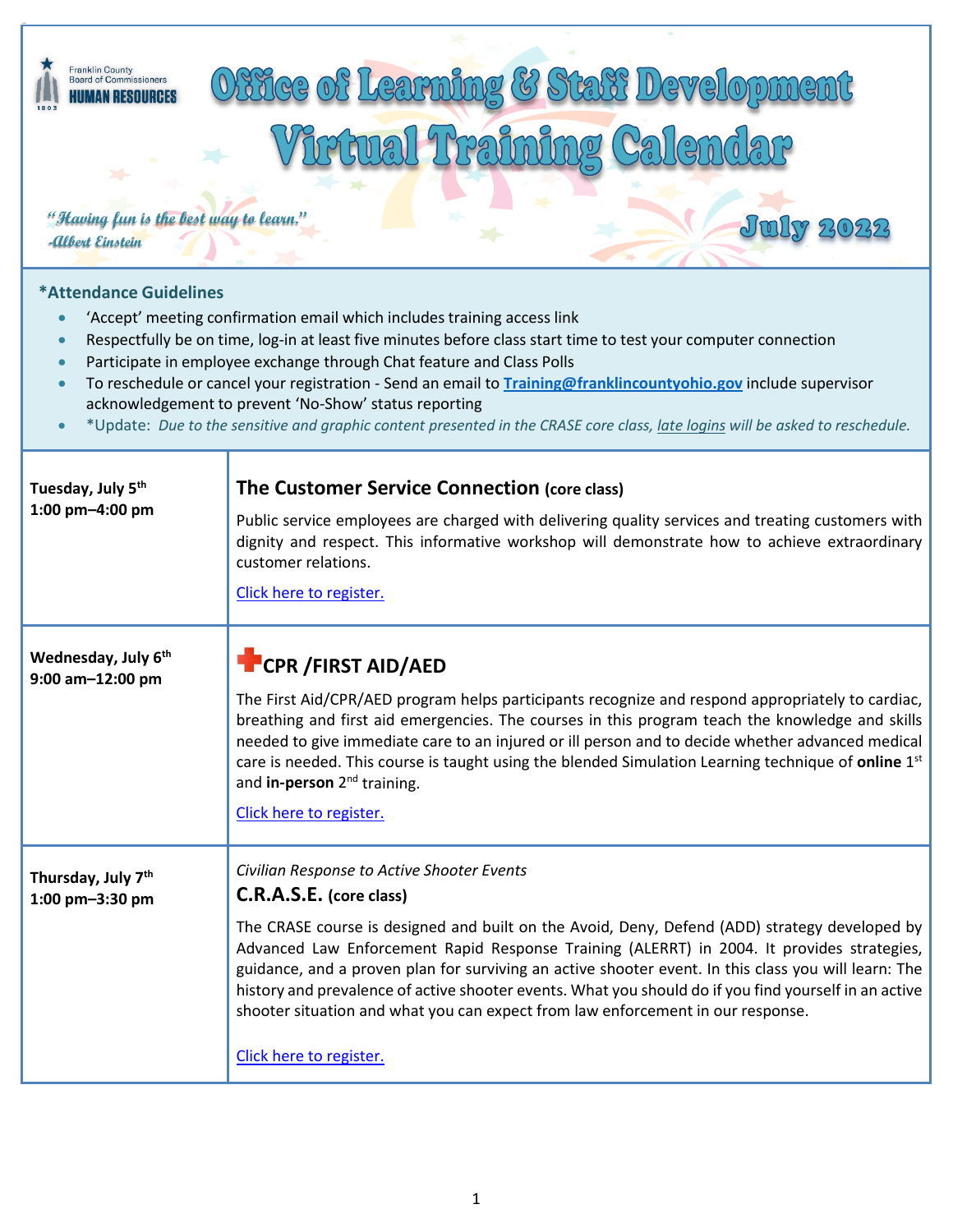| Thursday, July 14th<br>$10:00$ am $-11:00$ am             | <b>Improving Workplace Relationships</b><br>Improving workplace relationships often requires understanding - and managing - underlying<br>difficult behaviors. This class helps identify the difficult behaviors we encounter in both our<br>personal and work lives. Participants will then learn specific guidelines for interacting and<br>dealing with these behaviors in everyday life.<br>Click here to register.                                                                                                        |
|-----------------------------------------------------------|--------------------------------------------------------------------------------------------------------------------------------------------------------------------------------------------------------------------------------------------------------------------------------------------------------------------------------------------------------------------------------------------------------------------------------------------------------------------------------------------------------------------------------|
| Friday, July 15 <sup>th</sup><br>9:00 am-10:30 am         | <b>Microsoft Office 365: Excel Intermediate</b><br>This workshop provides a review of various useful features to manipulate and enhance<br>spreadsheets. Learn and practice functions such as VLOOKUP, IF Statements, and Absolute cell<br>referencing, plus more.<br>Click here to register.                                                                                                                                                                                                                                  |
| Tuesday, July 19th<br>1:00 pm-2:00 pm                     | <b>How to Manage Change</b><br>Supervisors face a double challenge during workplace transition. As employees, they're affected by<br>the changes, but as supervisors they must lead others through change. This class is designed to<br>support supervisors in the midst of a changing work environment. It also introduces the skills<br>needed to assist employees in managing the process.<br>Click here to register.                                                                                                       |
| Wednesday, July 20 <sup>th</sup><br>$9:00$ am $-10:30$ am | <b>Psychological Safety in the Workplace</b><br>In the workplace, psychological safety is the shared belief that employees won't experience<br>negative consequences from speaking up and sharing ideas, questions, concerns, or mistakes. This<br>class looks at why it's important to create a safe space for team members and how to foster a<br>psychologically safe workplace.<br>Click here to register.                                                                                                                 |
| Wednesday, July 20 <sup>th</sup><br>9:00 am-12:00 pm      | <b>CPR / FIRST AID/AED</b><br>The First Aid/CPR/AED program helps participants recognize and respond appropriately to cardiac,<br>breathing and first aid emergencies. The courses in this program teach the knowledge and skills<br>needed to give immediate care to an injured or ill person and to decide whether advanced medical<br>care is needed. This course is taught using the blended Simulation Learning technique of online 1 <sup>st</sup><br>and in-person 2 <sup>nd</sup> training.<br>Click here to register. |
| Thursday, July 21st<br>1:30 pm-3:30 pm                    | <b>Core Safety Orientation (core class)</b><br>There are many kinds of hazards in the workplace. This course will increase workers awareness and<br>understanding of those hazards and will ensure every employee is a participant in Franklin County's<br>culture of safety.<br>Click here to register.                                                                                                                                                                                                                       |